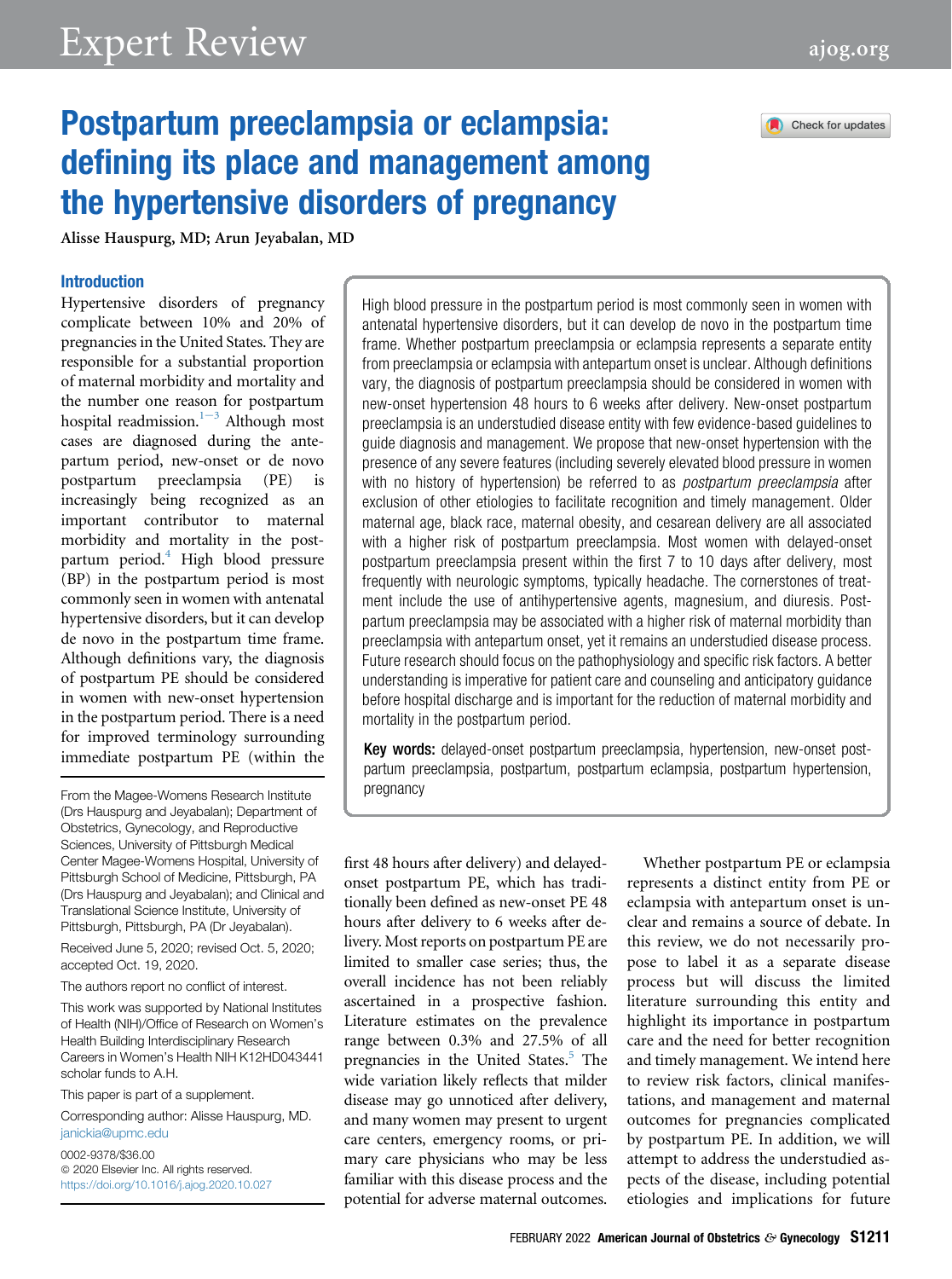## <span id="page-1-0"></span>FIGURE 1





maternal health and priorities for future research.

#### **Definition**

Few national or international guidelines address new-onset postpartum hypertension, and there are no clear definitions within existing guidelines. The American College of Obstetricians and Gynecologists (ACOG), the Royal College of Obstetricians and Gynaecologists (RCOG)/National Institute for Health and Care Excellence (NICE), and the Society of Obstetricians and Gynaecologists of Canada do not specifically define postpartum PE and do not distinguish between new-onset postpartum PE and new-onset postpartum hypertension. $4,6,7$  $4,6,7$  $4,6,7$  $4,6,7$  In our experience, this is a diagnostic question that frequently arises when providing clinical care for this population of women.

With regard to timing, we propose that the diagnosis of postpartum PE should be considered in women with new-onset PE 48 hours after delivery to 6 weeks after delivery. Although this timing is not explicitly defined, this is the terminology used by experts and existing literature on the topic. $8-10$  $8-10$  We acknowledge that the postpartum time frame is a continuum, and this time frame may need to be modified as we better understand the pathophysiology of this condition. The duration of 48 hours has traditionally been used because this generally encompasses immediate postpartum changes and usual in-hospital management. Importantly, other causes should be considered in cases of postpartum hypertension and seizures beyond 4 weeks postpartum. We believe further study is needed to determine if new-onset postpartum PE or eclampsia is a distinct entity from PE with antepartum onset; that said, we recommend that this condition be highlighted here and in national and international guidelines, as it is underrecognized by providers.

The definitions of hypertension and PE are extrapolated from guidelines surrounding hypertensive disorders of pregnancy with antepartum onset, that is,  $140/90$  $140/90$  $140/90$  mm Hg. $<sup>4</sup>$  There is no evidence</sup> to suggest that the presence of proteinuria is associated with worse clinical outcomes or that it is helpful in differentiating among potential subtypes of postpartum hypertension. In our clinical experience, women without proteinuria seem to be just as likely to experience adverse clinical outcomes as women with substantial proteinuria. However, recognizing the limited data on clinical outcomes, we suggest continuing to evaluate for proteinuria, consistent with existing guidelines, until further studies evaluating outcomes in this population are available. Extrapolating from ACOG guidelines on the antepartum diagnosis of PE and gestational hypertension, we suggest that less emphasis be placed on the presence of proteinuria among women with new-onset postpartum hy-pertension.<sup>[4](#page-8-1)</sup> We present a suggested evaluation and diagnostic framework in [Figure 1.](#page-1-0) Of note, in line with ACOG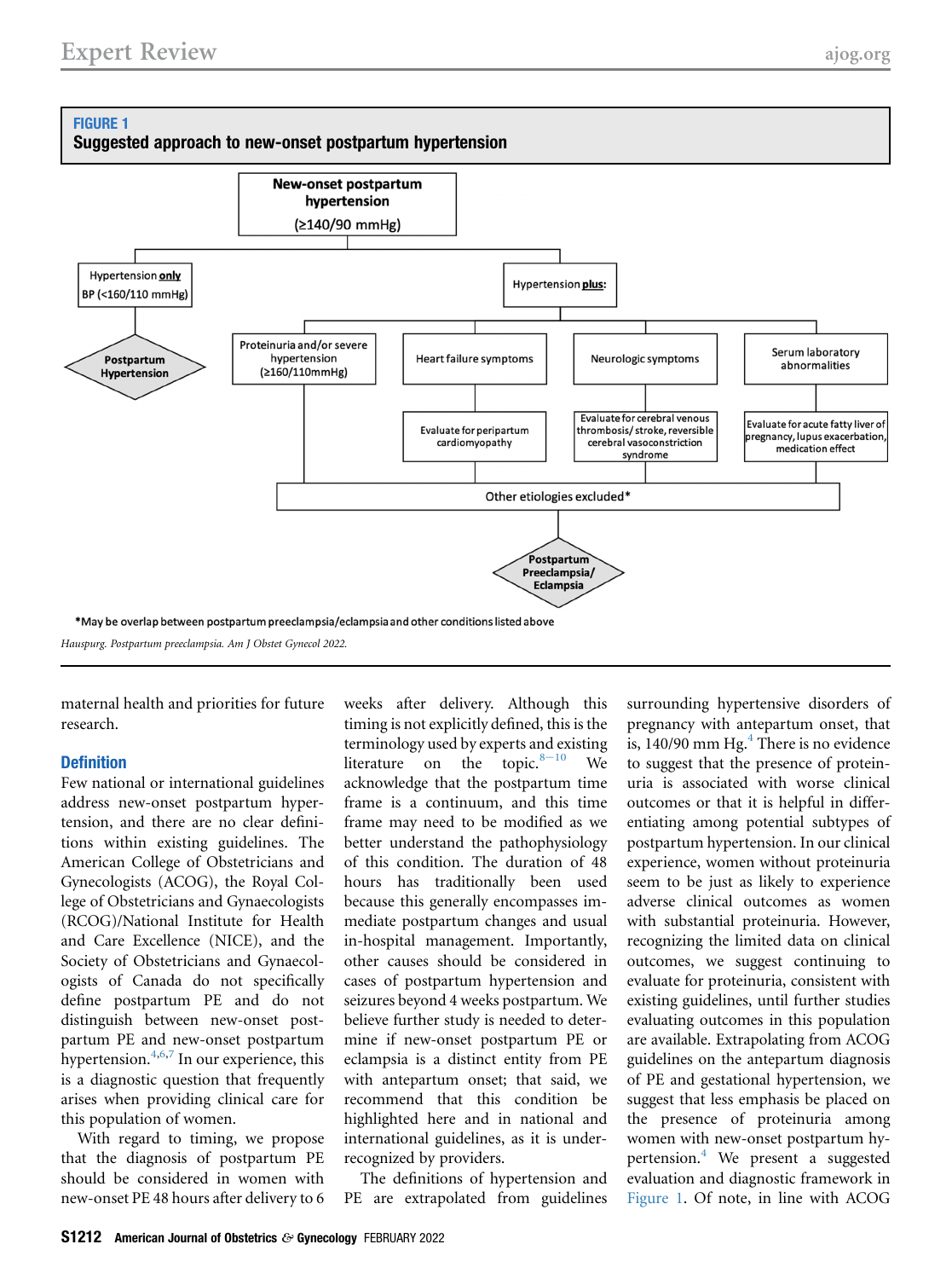recommendations regarding PE with antepartum onset, elevated BP should be confirmed on 2 occasions at least 4 hours apart, except in the case of severe hypertension, which should be confirmed within minutes to facilitate timely treatment. In the absence of specific postpartum definitions from ACOG, we propose that the presence of any severe features (including severely elevated BP in women with no history of hypertension) be referred to as postpartum PE after exclusion of other etiologies. This is in line with the current guidelines on the antepartum onset of disease with removal of the term "mild preeclampsia" to emphasize the considerable maternal morbidity associated with pregnancyrelated hypertension. $11$  We suggest reserving the term postpartum hypertension for women with nonsevere hypertension ( $\geq$ 140/90 mm Hg but <160/ 110 mm Hg) and no other end-organ involvement or other severe features (Box and [Figure 1\)](#page-1-0). Although severe postpartum hypertension may represent undiagnosed chronic hypertension or exacerbation of chronic hypertension, the presence of severe features warrants further workup and management similar to those outlined for postpartum PE.

#### Risk Factors

#### Demographics

Multiple cohort studies have addressed risk factors for postpartum PE and in general have found similar overlap with risk factors for PE with antepartum onset ([Figure 1](#page-1-0)). Older maternal age, black race, and maternal obesity are associated with a higher risk of postpartum PE. The age of  $\geq$ 35 years has been repeatedly demonstrated to be associated with an approximately 2-fold increased risk for postpartum  $PE.^{13,14}$  $PE.^{13,14}$  $PE.^{13,14}$  $PE.^{13,14}$ Prepregnancy obesity seems to be consistently associated with an increased risk of postpartum PE in a dosedependent fashion, with an up to 7.7 fold increased risk associated with body mass index of  $>$ 40 kg/m<sup>2</sup>. Black women have a 2- to 4-fold increased risk of postpartum PE compared with women of other races. $8,15$  $8,15$  Unlike antepartum PE, postpartum PE does not seem to be

more common among primiparous women[.8,](#page-8-7)[16](#page-9-3) Postpartum PE develops more commonly among women with a history of a hypertensive disorder in a previous pregnancy.[8](#page-8-7)[,14](#page-9-1)

## Intrapartum risk factors

Cesarean delivery increases the risk of postpartum PE by 2- to 7-fold compared with vaginal delivery, which is a consistent finding across multiple studies.  $8,13-16$  $8,13-16$  $8,13-16$  Higher rates of intravenous (IV) fluid infusion on labor and delivery are also associated with an increased risk of postpartum  $PE.<sup>15</sup>$  $PE.<sup>15</sup>$  $PE.<sup>15</sup>$  To the best of our knowledge, published studies do not distinguish between prelabor cesarean deliveries and intrapartum cesarean deliveries, which would likely affect the amount of IV fluids administered. Women who receive greater volumes of IV crystalloids during labor and delivery may shift more fluid to the interstitial compartment and may subsequently be more likely to develop volume overload and hypertension when the fluid is remobilized to the intravascular space after delivery. Overall, studies have not shown an increased risk of postpartum PE associated with the use of epidural anesthesia and pharmacologic agents that might be hypothesized to raise BP, such as vasopressors or ergot derivatives in labor or after delivery.<sup>[14](#page-9-1)[,15](#page-9-2)</sup>

#### Clinical Presentation

As noted earlier, postpartum PE can develop after a pregnancy with no antecedent diagnosis of a hypertensive disorder of pregnancy or after a pregnancy complicated by gestational hypertension or in women with underlying chronic hypertension. Approximately 60% of patients with new, delayed-onset postpartum PE have no antecedent diagnosis of a hypertensive disorder of pregnancy.<sup>[10](#page-8-5)</sup> Most women with delayed-onset postpartum PE present within the first 7 to 10 days after delivery; however, this varies widely in the literature with onset of up to 3 months after delivery reported.<sup>[17](#page-9-4)</sup> Women most frequently present with neurologic symptoms, typically headache, which has consistently been reported as the most common symptom in approximately 60% to 70% of women

across multiple studies [\(Figure 2](#page-4-0)).<sup>[8,](#page-8-7)[10,](#page-8-5)[15](#page-9-2),[18](#page-9-5)</sup> Postpartum headache is exceedingly common; however, there are certain characteristics that should prompt additional investigation with imaging and/or consultation with a neurologist or neurosurgeon. In particular, refractory or thunderclap headaches or any headache associated with altered mental status, seizures, visual disturbances, or focal neurologic deficits should prompt an evaluation for other cerebrovascular etiologies. In addition to postpartum PE, the differential diagnosis for postpartum headache should include migraine headache, postdural puncture headache, medication-related headache, cerebral venous thrombosis, and reversible cere-bral vasoconstriction syndrome.<sup>[19,](#page-9-6)[20](#page-9-7)</sup>

In previous studies, 21% of eclampsia occurs after delivery.<sup>[21](#page-9-8)</sup> Less commonly, eclampsia has been reported as the presenting symptom in up to 10% to 15% of women with delayed postpartum PE or eclampsia. $10,22$  $10,22$  $10,22$  Other symptoms include those associated with volume overload such as shortness of breath, chest pain, and peripheral edema. Less commonly, women may present with BP elevations noted in either a physician's office or as noted on home BP monitoring; however, postpartum BP monitoring is not universally recommended for women without signs or symptoms of a hyper-tensive disorder.<sup>[8](#page-8-7)</sup> These findings emphasize the importance of appropriate patient education regarding signs and symptoms that should prompt evaluation after discharge from the delivery hospitalization. Furthermore, because women without an antenatal hypertensive disorder of pregnancy typically do not have a visit with an obstetrical provider for 2 to 6 weeks after delivery, appropriate education of other providers who may interact with women during the initial postpartum period, such as pediatricians, is critical to ensure timely identification and management. In an effort to facilitate early detection of postpartum PE, our institution has initiated a quality improvement initiative to screen women with BP measurement and for symptoms of PE during well newborn examinations. Similar efforts and education are imperative for all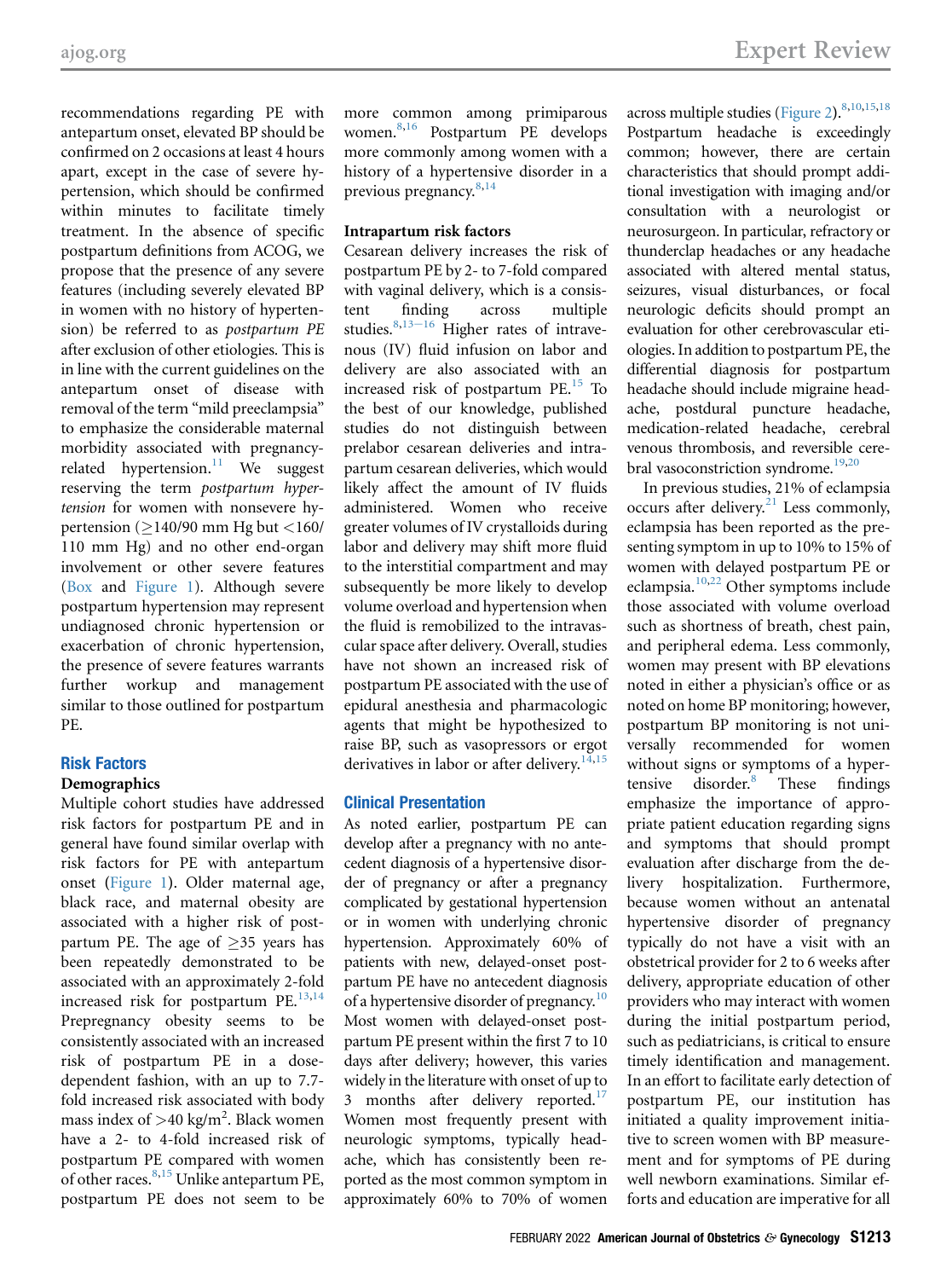## **BOX**

## Approach to women with postpartum PE

## Postpartum PE proposed diagnostic criteria

BP: new-onset hypertension on >1 occasion,  $\geq$ 4 hours apart (systolic BP of  $\geq$ 140 mm Hg or diastolic BP of  $\geq$ 90 mm Hg) within 6 weeks of delivery with no other identifiable etiology

And

- Proteinuria: protein-to-creatinine ratio of  $\geq$ 0.3
- Thrombocytopenia: platelet count of  $<$ 100,000
- Renal insufficiency: serum creatinine concentrations of  $>1.1$  mg/dL or a doubling of the serum creatinine concentration in the absence of other renal disease
- Impaired liver function: elevated blood concentrations of liver transaminases to twice the normal concentration for individual laboratory study
- Other severe features: pulmonary edema, vision changes, or new-onset headache unresponsive to medication and not accounted for by alternative diagnoses

## Or

Systolic BP of  $\geq$ 160 mm Hg or diastolic BP of  $\geq$ 110 mm Hg within 6 weeks of delivery with no other identifiable etiology in the absence of any of the abovementioned features

#### Diagnostic considerations

- Laboratory studies:
	- Complete blood count
	- Complete metabolic panel
	- Urine protein-to-creatinine ratio
	- Women with signs or symptoms of volume overload: consider brain natriuretic peptide
- Imaging: based on clinical presentation
	- Chest imaging to include chest X-ray or CT
	- Neuroimaging to include brain MRI or CT
	- Women with signs or symptoms of volume overload: consider echocardiogram

## Management considerations

- Short-acting antihypertensive medications (IV labetalol, IV hydralazine, oral nifedipine)<sup>a</sup>:
	- Administered within  $30-60$  min
	- Threshold for treatment: BP of  $>$ 160/110 mm Hg
	- Goal BP: <150/100 mm Hg
- $\bullet$  Long-acting antihypertensive medications (most commonly oral labetalol, oral extended-release nifedipine)<sup>a</sup>:
	- Administered to maintain BPs of  $<$ 140s $-$ 150s/90s $-$ 100s mm Hg
- Magnesium for seizure prophylaxis:
	- Recommended in women with neurologic symptoms
	- Weighted discussion of risks and benefits among women with other severe features, particularly 1 wk after delivery
- Diuresis (most commonly IV or oral furosemide)<sup>a</sup>:
	- Guided by clinical assessment of volume status
	- Should be given routinely in women with pulmonary edema or volume overload
- Follow-up:
	- Home BP monitoring and management where feasible; where not feasible, recommend short-interval in-office BP check (within  $5 - 7 d$
	- BP assessment at comprehensive postpartum visit
	- Education on long-term morbidity associated with hypertensive disorders of pregnancy, risk factor identification, and management and at least annual assessment of BP

BP, blood pressure; CT, computed tomography; IV, intravenous; MRI, magnetic resonance imaging; PE, preeclampsia.

<sup>a</sup>Specific doses and frequency discussed in detail elsewhere.<sup>[4](#page-8-1)[,6,](#page-8-3)[12](#page-9-10)</sup>

Hauspurg. Postpartum preeclampsia. Am J Obstet Gynecol 2022.

providers who interact with women in Primary Care and Family Practice phythe postpartum period, including sicians. A review of maternal death in Emergency Medicine providers and California from 2002 to 2007 demonstrated that the emergency department was a site with several improvement opportunities. Among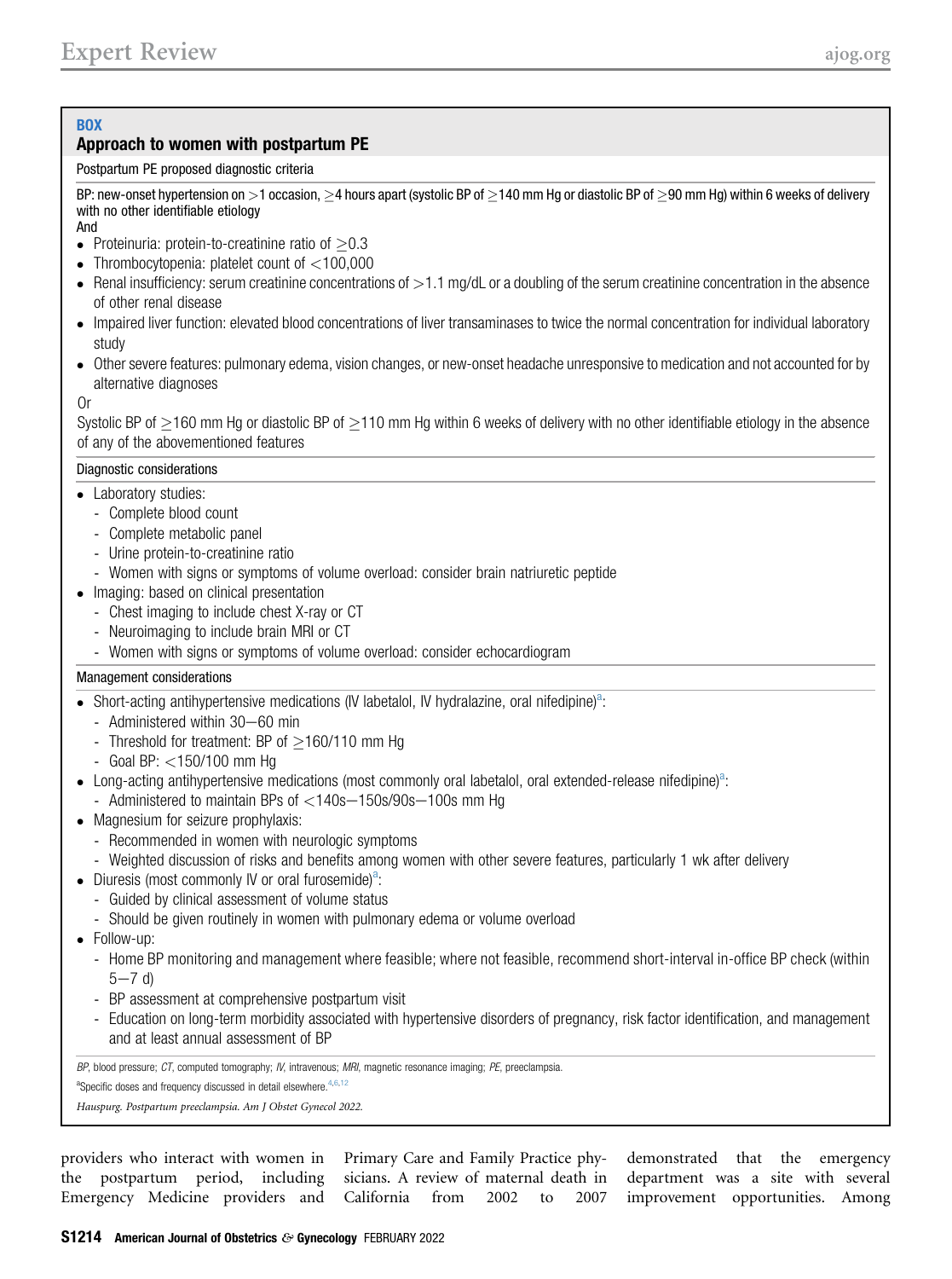women who died from pregnancyrelated causes, two-thirds received care in an emergency department at some point during the prenatal or postpartum time frame.<sup>[23](#page-9-11)</sup> Multidisciplinary approaches to care of women in the postpartum period are critical to early detection and reduction of maternal morbidity and mortality.

## Evaluation of New-Onset Postpartum Hypertension

#### Laboratory studies and imaging

Diagnostic evaluation of new-onset postpartum hypertension should include a detailed history and physical examination, with close attention to clinical volume status, and cardiopulmonary and neurologic examination based on presenting signs and symptoms (Box). Serum laboratory evaluation should include assessment of electrolytes and renal function, platelet count, liver enzymes, and urine protein assessment. Previous studies have demonstrated that approximately 25% of women have abnormal serum laboratory values and approximately 20% to 40% have an elevated urine protein-to-creatinine ra-<br>tio  $(>0.3)^{8,10}$  Further laboratory tio  $(>0.3)$ .<sup>[8](#page-8-7)[,10](#page-8-5)</sup> Further laboratory assessment and imaging studies should be guided by the clinical presentation. Most women presenting with postpartum PE undergo at least 1 radiologic study  $(74\%)$ .<sup>[8](#page-8-7)</sup> We review below the most common clinical presentations of postpartum PE and suggested workup.

In women with neurologic symptoms, such as headache or vision changes that persist after management of severe hypertension, neuroimaging should be considered to evaluate for cerebrovascular accident or posterior reversible cerebral encephalopathy. The differential diagnosis may include other etiologies of postpartum headache, such as postdural puncture headache, subarachnoid hemorrhage, central venous sinus thrombosis, thrombotic thrombocytopenic purpura, and migraine. For women with clinical evidence of volume overload, assessment of brain natriuretic peptide (BNP) can be useful to both confirm the diagnosis of fluid overload and guide management. BNP has an established role in the diagnosis, prognosis, and risk

#### <span id="page-4-0"></span>FIGURE 2



stratification of heart failure outside of pregnancy.<sup>[24](#page-9-12)</sup> Secreted predominantly by the left ventricular cardiac myocytes in response to increased wall tension, BNP increases diuresis and decreases vascular tone.<sup>[25](#page-9-13)</sup> Previous studies have demonstrated a high correlation of serum BNP levels with echocardiography findings of fluid overload in pregnancy.<sup>26–</sup> Among women with postpartum PE at our institution with a BNP measured at the time of presentation  $(n=22)$ , the median value was noted to be 424 (interquartile range,  $190-645$ ) pg/mL (upper limit of normal,  $\langle 100 \text{ pg/mL} \rangle$ .<sup>[8](#page-8-7)</sup> Women with clinical evidence of volume overload or signs and symptoms of heart failure, such as shortness of breath, orthopnea, or palpitations, should also be evaluated for peripartum cardiomyopathy with a transthoracic echocardiogram.

There is conflicting evidence about the benefit of uterine curettage at shortening resolution time of hypertension and laboratory abnormalities among women with PE with antepartum onset.<sup>[29](#page-9-15),[30](#page-9-16)</sup> Based on this, we do not routinely recommend uterine curettage

for women with postpartum PE in the absence of retained products of conception. Thus, we recommend pelvic ultrasound to evaluate for retained products of conception only in women with a suggestive history.

#### Other etiologies of hypertension

The most common cause of hypertension in the postpartum period is a hypertensive disorder of pregnancy.[5](#page-8-2) However, if the patient does not clearly meet the criteria for a hypertensive disorder of pregnancy, then secondary causes of hypertension should be considered ([Figure 1](#page-1-0)). Other etiologies include preexisting renal disease, peripartum cardiomyopathy, lupus exacerbation, hyperthyroidism, primary hyperaldosteronism, renal artery stenosis, cerebrovascular accident, drug or medication use, and pheochromocytoma. Appropriate workup should be guided by the clinical presentation and may include additional laboratory studies and imaging such as renal artery ultrasound, thyroid function studies, basic metabolic panel, and urine metanephrines. Involvement of additional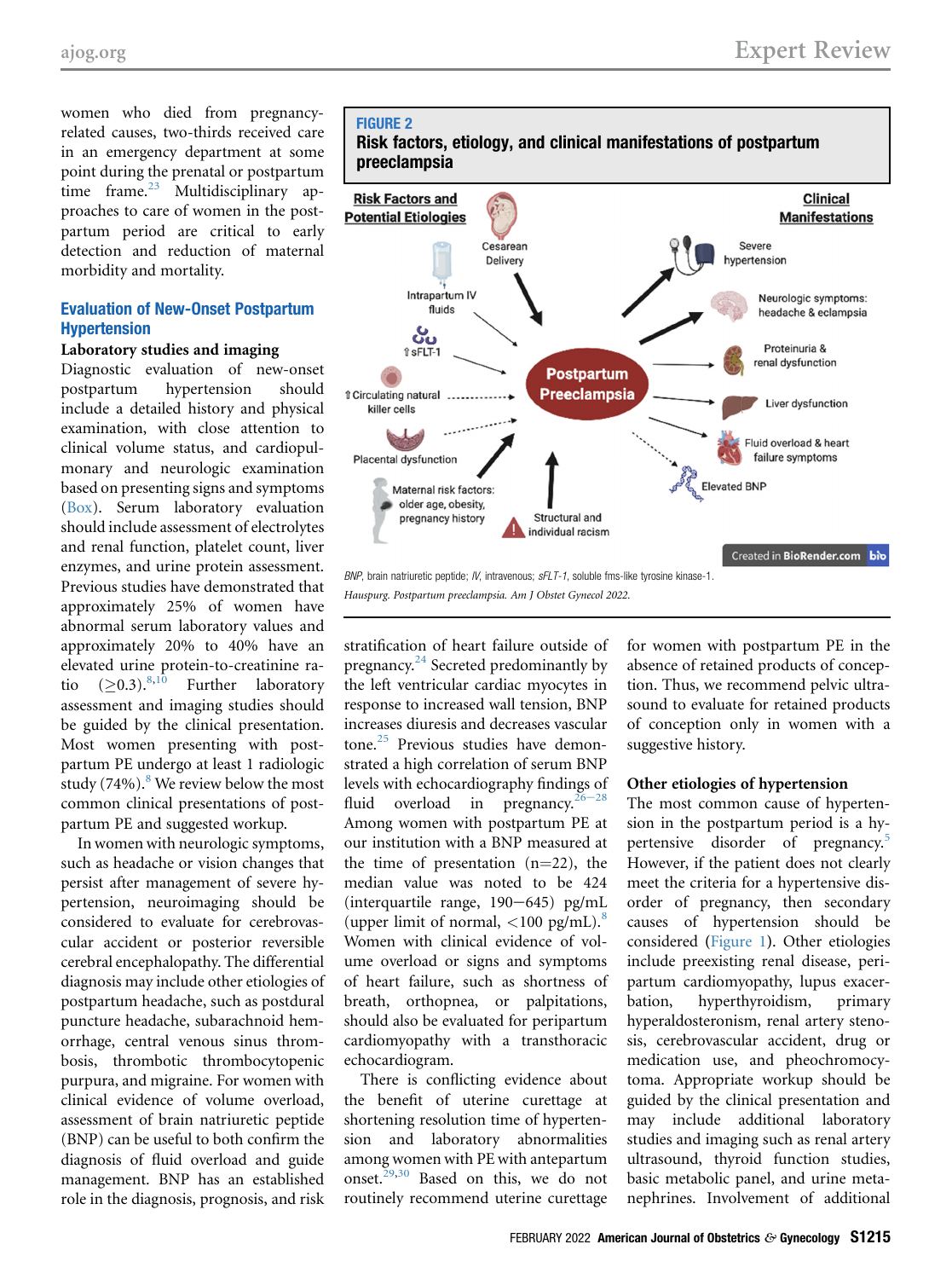consultants would clearly be warranted for further evaluation and management of these conditions. A previously published review article on this topic provides a comprehensive framework detailing the differential diagnosis and approach to workup of alternative eti-ologies of hypertension in this period.<sup>[5](#page-8-2)</sup>

#### **Management**

#### Antihypertensive agents

Similar to the management of PE with antepartum onset, the cornerstone of management of postpartum PE is acute treatment of severe hypertension. There is clear evidence that sustained, severe hypertension is associated with an increased risk of maternal morbidity, including cerebrovascular accident and eclampsia.<sup>31</sup> Cerebral perfusion pressure is increased in PE compared with healthy pregnant women. During the postpartum period, mean cerebral blood flow velocities increase in women with PE. Both cerebral hyperperfusion and increased cerebral perfusion pressure increase wall tension of cerebral vessels and can therefore increase the risk of intracerebral hemorrhage[.32](#page-9-18) ACOG recommends treating women with sustained, severe hypertension  $(2160/110$  mm Hg) with rapidacting antihypertensive agents within 30 to 60 minutes. Agents used for management of acute, severe hypertension in the postpartum period are similar to those used during pregnancy and include IV labetalol, IV hydralazine, and oral nifedipine as first-line agents. $^{12}$  $^{12}$  $^{12}$  Previous studies have addressed differences in time to BP control with the use of IV hydralazine compared with IV labetalol and have found no difference.<sup>33</sup> Some indirect evidence suggests that oral nifedipine may be superior to hydralazine or labetalol for the management of acute, severe hypertension; however, these studies predominantly enrolled women during pregnancy, and there is a dearth of evidence regarding the efficacy of specific antihypertensive agents in the postpartum period. $34,35$  $34,35$  Because there are no longer fetal considerations after delivery, a lower threshold for initiating treatment such as 150/100 mm Hg may be considered to prevent progression to severe hypertension.[36](#page-9-22) Further studies are needed

to determine optimal BP targets and ranges for initiation and maintenance in the setting of postpartum PE.

After the initial stabilization of BP, women should be initiated on oral antihypertensive agents if hypertension persists. Both ACOG and the RCOG/ NICE recommend achieving a range of 1[4](#page-8-1)0 to 150/90 to 100 mm Hg.<sup>4[,12](#page-9-10)[,37](#page-9-23)</sup> Because there are no standardized management guidelines for specific antihypertensive agents or parameters for medication titration in the postpartum period, physician preference, experience, cost of drug, safety during breastfeeding, and frequency of administration become important factors that affect the choice of therapy.<sup>[38](#page-9-24)</sup> Options for oral antihypertensive agents are discussed in detail elsewhere and are beyond the scope of this review.<sup>[6](#page-8-3)</sup>

#### Magnesium sulfate

Although magnesium sulfate for seizure prophylaxis is a key component of management of antepartum-onset PE with severe features, few evidence-based recommendations exist to guide the use of magnesium sulfate in women with postpartum PE.<sup>[39](#page-9-25)</sup> ACOG recommends the use of magnesium sulfate for women with new-onset hypertension associated with headaches or blurred vision or PE with severe hypertension in the postpartum period, while acknowledging that this recommendation is based on low-quality evidence. $11$  Eclampsia most commonly presents within 48 hours after delivery, with the highest risk time period extending through the first week after delivery.<sup>10[,40](#page-9-26)</sup> However, as noted earlier, women with postpartum PE most frequently present with neurologic symptoms, including headache and eclampsia, that have been documented in 10% to 15% of women in larger case<br>series.<sup>10,22</sup> Therefore, the authors Therefore, the authors recommend the use of magnesium for new-onset postpartum PE with any associated neurologic symptoms, particularly within the first week after delivery. Among women with severe disease as diagnosed by other nonneurologic features, such as severe hypertension, a discussion of risks and benefits of treatment is reasonable,

particularly beyond the first week after delivery.

#### Diuresis

Multiple studies have noted the prevalence of clinical signs and symptoms of volume overload among women with postpartum PE, including shortness of breath (20% to 30%), peripheral edema (11% to 18%), and pulmonary edema  $(11\%)$ .<sup>[8,](#page-8-7)[10](#page-8-5)</sup> Diuretics lower BP by promoting natriuresis and decreasing intravascular volume that help to decrease cardiac preload and cardiac output.[41](#page-9-27) The authors recommend thoughtful assessment of clinical volume status, using such parameters as urine output, weight change from delivery hospitalization, and clinical examination findings. In women with clinical evidence of volume overload, we recommend the use of diuresis to potentially further lower BP and shorten postpartum readmission. As noted earlier, the use of BNP as an adjunctive tool to inform decision making concerning volume status also seems to be promising. $42$  Adequate diuresis can typically be achieved with the use of IV or oral furosemide and concurrent monitoring and repletion of serum electrolytes. For women with volume overload, consideration for a short course of daily oral furosemide is reasonable  $(3-5 \text{ days})$ . Several randomized controlled trials have investigated the use of prophylactic diuresis with furosemide among women with PE with antepartum onset. In 1 study, women who had PE with severe features randomized to treatment with furosemide 20 mg orally daily were found to have significantly lower BP at postpartum day 2 and require significantly less antihypertensive therapy on discharge compared with women treated with placebo. $43$  A more recent study demonstrated improved BP control and less need for antihypertensive medication among all women with hypertensive disorders of pregnancy randomized to furosemide 20 mg orally daily for the first 5 days postpartum compared with women treated with placebo. $^{44}$  $^{44}$  $^{44}$  Although further study is needed to support the routine use of prophylactic diuresis among women without clinical evidence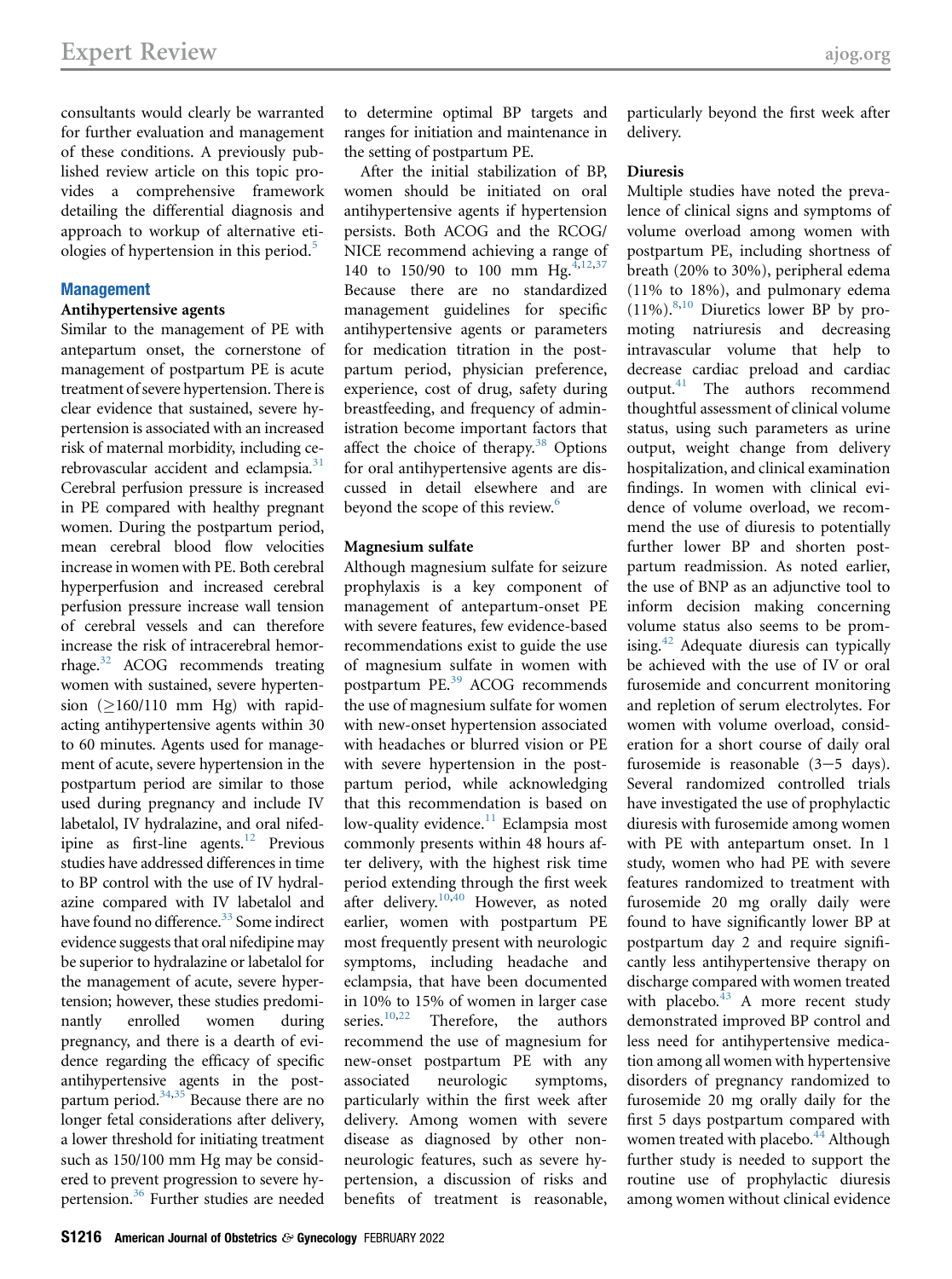of volume overload, in women with evidence of volume overload, we recommend a short course of diuresis to potentially lower BP and shorten postpartum readmission.

#### Home blood pressure monitoring

Among women with antepartum hypertensive disorders, BP increases at 3 to  $7$  days after delivery.<sup>[41](#page-9-27)</sup> The etiology for this exacerbation is unclear; however, others have speculated that it may be caused by mobilization of fluid during this time period.<sup>[41](#page-9-27)</sup> Among women with antepartum-onset hypertensive disorders, remote hypertension monitoring improves compliance with ACOG recommendations surrounding BP assessment within the first 3 to 10 days after delivery, reduces disparities in BP ascertainment, and may identify women with otherwise unrecognized BP elevations requirin[g](#page-9-31) medication in this period.<sup>[4,](#page-8-1)45-47</sup> Although home BP monitoring has not been studied specifically among a population of women with postpartum PE, based on existing data, the authors would advocate for its use because it has the potential to shorten the time of rehospitalization after delivery and allow for the detection and management of severe hypertension after hospital discharge without relying on in-office assessment. This may be particularly useful in light of overall low attendance rates at in-person postpartum follow-up visits and initiatives by ACOG to develop innovative approaches to delivering postpartum care. $4$ 

## Etiology of Postpartum Preeclampsia

Typically, hypertension resolves relatively rapidly after delivery, with BP returning to prepregnancy range in the ensuing days to weeks. The traditional adage in obstetrics has always been that delivery of the placenta "cures" PE; thus, the onset of PE days to weeks after placental delivery raises questions about whether delayed postpartum PE is a subtype of antepartum PE or whether it represents a separate disease entity. Studies of angiogenic factors, inflammatory profiles, and placental pathology have been useful in informing this distinction. Antiangiogenic soluble fmslike tyrosine kinase-1 (sFlt-1) is a wellestablished pathogenic factor in PE, and imbalances between sFlt-1 and the proangiogenic placental-derived growth factor (PlGF) have been linked to the pathogenesis of PE with antepartum onset.<sup>[48](#page-9-32)</sup> A prospective study that collected blood samples before cesarean delivery noted that women who developed new-onset postpartum PE had significantly higher sFlt-1 levels and a higher sFlt-1-to-PlGF ratio than women who remained normotensive post-partum.<sup>[49](#page-9-33)</sup> This pattern is identical to that observed in PE with antepartum onset, leading the authors to hypothesize that women who develop postpartum PE may represent a group with subclinical PE that manifests as postpartum hypertension. Most women within this cohort (62%) developed postpartum hypertension between 48 and 72 hours after delivery, with only 5% developing hypertension 5 days after delivery.<sup>4</sup> Whether these imbalances in pro- and antiangiogenic factors are consistent among women who present days to weeks after delivery has not been studied, particularly considering sFlt-1 declines rapidly after delivery. $50$ 

In contrast, the immune and inflammatory profile at the time of disease seems to differ significantly between postpartum and antepartum  $PE.<sup>51</sup>$  The maternal circulating immune profile in women with antepartum PE has been well characterized, with a consistently noted increase in T lymphocytes compared with women with uncompli-cated pregnancies.<sup>[51](#page-9-35)-53</sup> In addition to an increase in T lymphocytes compared with controls, women with postpartum PE also have elevated natural killer and natural killer T cells not seen in women with antepartum PE.<sup>[51](#page-9-35)</sup>

Similarly, placental findings from women with postpartum PE may further inform the etiology of the disease. Placental evidence of maternal vascular malperfusion is the pathognomonic lesion of PE and is thought to develop secondary to defective trophoblastic invasion and inadequate maternal uterine spiral artery remodeling.<sup>[54](#page-9-36)</sup> This impaired transformation of the maternal vessels and the resultant lesions are a

common pathologic finding proposed to be secondary to impaired delivery of nutrients and oxygen.<sup>[54](#page-9-36)[,55](#page-9-37)</sup> Comparison of placentas from women with earlyonset PE, late-onset PE, and postpartum PE demonstrates that women with postpartum PE have similar rates of decidual vasculopathy as women with late-onset PE and controls.<sup>[56](#page-10-0)</sup> This study is limited by its small sample size  $( $40$$ placentas per group) and inclusion of women with chronic hypertension, which is known to be associated with an increased frequency of placental lesions[.57](#page-10-1) Larger-scale studies to fully understand the placental findings among women with postpartum PE are needed.

Overall, it is clear from the limited data that the etiology of postpartum PE and whether it is a subtype of antepartum PE remain unanswered.

#### Maternal Outcomes Short-term morbidity

Emerging evidence suggests that the risk of severe maternal morbidity is higher among women with postpartum PE than women with antepartum disease. One recent study utilizing the Nationwide Readmissions Database assessed outcomes among women readmitted with postpartum-onset hypertension compared with women with a hypertensive disorder during pregnancy who were readmitted after delivery.<sup>[58](#page-10-2)</sup> Although this study is limited by its use of administrative database-level data, the authors demonstrated a higher risk of severe maternal morbidity associated with new-onset postpartum hypertension than women with hypertension during pregnancy (12.1% vs 6.9%;  $P \leq 01$ ). Women with a readmission associated with new-onset postpartum hypertension had a higher risk of eclampsia and stroke. They demonstrate that most cases of eclampsia, stroke, and overall severe morbidity associated with postpartum readmissions for hypertension occurred among women without a previous diagnosis of pregnancyassociated hypertension. These findings underscore the potential need for earlier identification of elevated BP among this population, which may allow for closer surveillance and prevention of these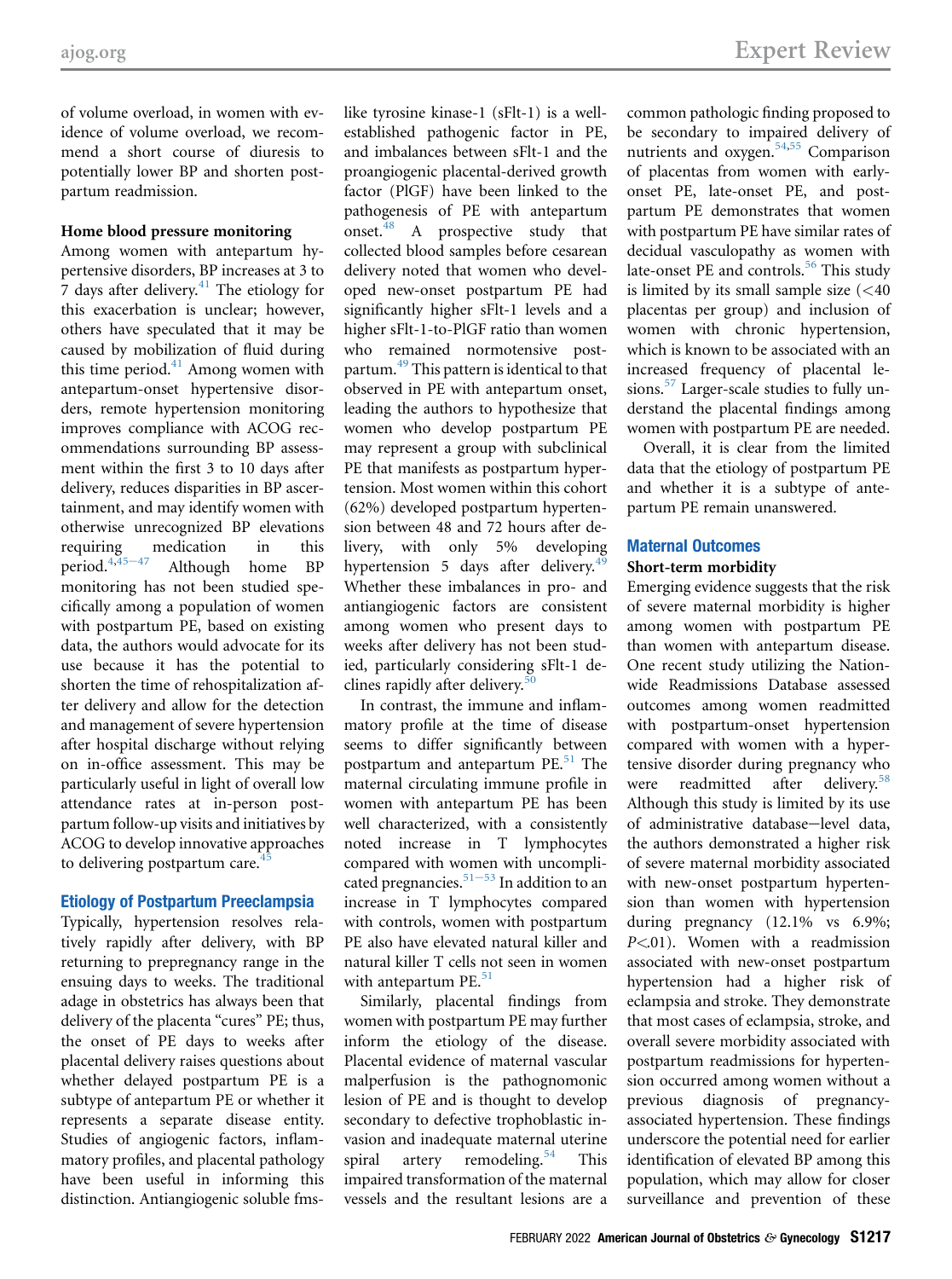<span id="page-7-0"></span>

| <b>TABLE</b><br><b>Research priorities in postpartum PE</b>                                 |                                                                                                                                                                                                                                                                                                                                                                                                                                                                                                                |
|---------------------------------------------------------------------------------------------|----------------------------------------------------------------------------------------------------------------------------------------------------------------------------------------------------------------------------------------------------------------------------------------------------------------------------------------------------------------------------------------------------------------------------------------------------------------------------------------------------------------|
| Gaps in knowledge                                                                           | Proposed methods and specific questions                                                                                                                                                                                                                                                                                                                                                                                                                                                                        |
| Prospective determination of disease<br>incidence and risk factors                          | Prospective postpartum BP measurement<br>$\bullet$<br>after uncomplicated deliveries.<br>• Telehealth and remote monitoring may be<br>useful to address this gap.                                                                                                                                                                                                                                                                                                                                              |
| In-depth understanding of etiology<br>and pathophysiology                                   | • Prospective biomarker identification both before<br>disease onset and at the time of diagnosis<br>Placenta pathology to evaluate features of vascular<br>$\bullet$<br>malperfusion, if available<br>Biorepositories may assist in answering these<br>questions.                                                                                                                                                                                                                                              |
| Development of evidence-based<br>management algorithms                                      | • Prospective studies examining outcomes with<br>varying treatment.<br>• Priority should be given to the need for magnesium<br>after delivery and the role of specific antihyper-<br>tensive agents and routine use of diuretics. Deter-<br>mining optimal threshold for acute treatment and<br>targets (for postpartum). Priority should also be<br>given to the development of the most effective<br>strategies for patient and provider education sur-<br>rounding postpartum PE recognition and diagnosis. |
| Understanding the risk of recurrence<br>and future pregnancy risk and<br>optimal management | Large-scale multicenter studies will likely be<br>$\bullet$<br>needed to address these questions.<br>Specific questions include the use of low-dose<br>$\bullet$<br>aspirin in future pregnancies and postpartum<br>prophylaxis with home BP monitoring or diuresis in<br>future pregnancies.                                                                                                                                                                                                                  |
| Assessing future risk to<br>maternal health                                                 | • Clear definitions and classification will aid in<br>determination of future cardiovascular risk.<br>Of particular interest is the risk of heart failure<br>among women with postpartum PE, which is known<br>to be increased among women with PE<br>with antepartum onset.                                                                                                                                                                                                                                   |
| BP, blood pressure; PE, preeclampsia.                                                       |                                                                                                                                                                                                                                                                                                                                                                                                                                                                                                                |
| Hauspurg. Postpartum preeclampsia. Am J Obstet Gynecol 2022.                                |                                                                                                                                                                                                                                                                                                                                                                                                                                                                                                                |

morbidities. They also emphasize the importance of education about signs and symptoms of postpartum PE in all women at the time of discharge from the delivery hospitalization. In addition to indicating serious postpartum morbidity, maternal hospital readmission after delivery is associated with high healthcare costs, disruption of early parenting, and increased family burden and is increasingly being tracked as a quality measure with financial implications.[59](#page-10-3) Finally, it remains of critical importance to continue the broader education of other health professionals, such as Emergency Medicine providers, pediatricians, and primary care providers, who may be front-line providers for postpartum patients. New-onset

hypertension postpartum should be distinguished from underlying prepregnancy chronic hypertension, because BP goals and short-term morbidity differ substantially.

## Long-term morbidity

The American Heart Association and ACOG have identified hypertensive disorders of pregnancy as risk factors for later-life cardiovascular disease, including chronic hypertension, heart failure, and cardiovascular mortality. $60-63$  $60-63$  Recent high-quality evidence suggests that the risk of chronic hypertension is 30% to 40% after a pregnancy complicated by PE as soon as 2 to 7 years after delivery, with an even higher risk observed among women with

iatrogenic preterm birth secondary to PE.<sup>[64](#page-10-5)</sup> Whether this risk is the same among women with postpartum PE has not been well studied. Most longer-term follow-up studies do not differentiate the time of onset of PE (antepartum vs postpartum). One study demonstrated that more than one-third of women with postpartum PE remained on antihypertensive agents at their postpartum visit and had significantly higher BP both at the postpartum visit and on longer-term follow-up, with 45% of women remaining hypertensive at follow-up (median, 1.1 years). $8$  Further studies are needed to assess the risk of future cardiovascular disease among women with postpartum PE.

#### Future pregnancy outcomes

To the best of our knowledge, no studies have addressed the prevention of postpartum PE, recurrence risk of postpartum PE in future pregnancies, or management of future pregnancies specifically related to postpartum PE. Given the overlapping risk factors with antepartum PE, the authors advocate for a similar approach to that employed among women with a history of antepartum-onset PE, while acknowledging the lack of evidence in this population. In our practice, we recommend confirmation of normalization of BPs in the interpregnancy period. For women with a history of postpartum PE who remain on antihypertensive agents (21% in the aforementioned study), $8$  we recommend ensuring women are on a medication with a favorable pregnancy safety profile. For women with a history of postpartum PE, we suggest a baseline assessment of renal and liver function and baseline urinary protein assessment depending on other risk factors. We also recommend low-dose aspirin for PE prevention, while acknowledging that no studies have specifically assessed efficacy in this population. In our experience, there is anecdotal evidence of recurrent postpartum PE; thus, for women who remain normotensive during pregnancy, we typically recommend at least a single BP check in the first week after delivery and close assessment of fluid status before discharge from the delivery hospitalization.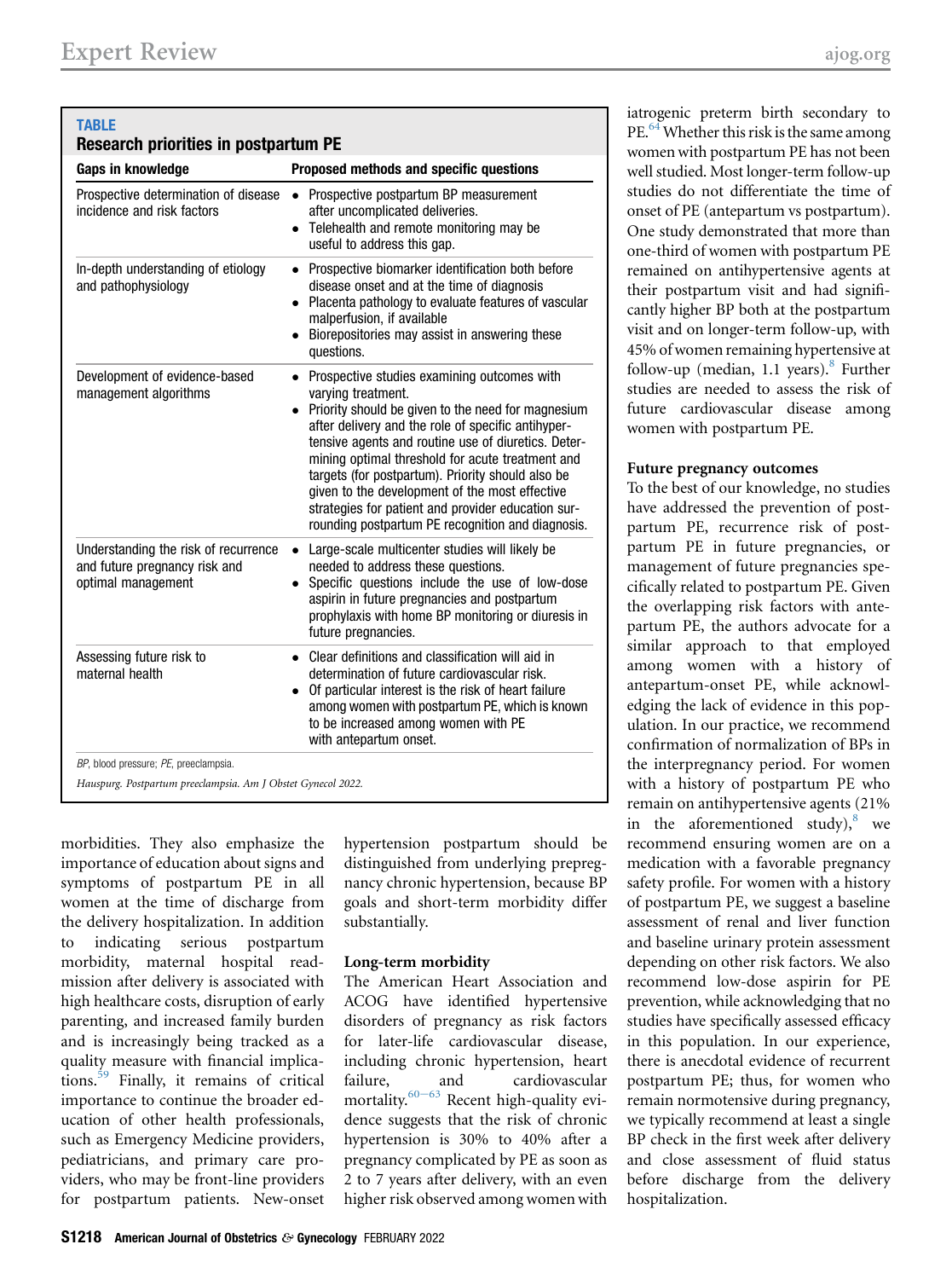Clearly, there remain many unanswered questions in the etiology, diagnosis, and management of postpartum PE, which are outlined in the [Table.](#page-7-0) As noted earlier, there is a wide range of the incidence reported in the literature, likely secondary to the fact that women with less severe disease may not present for care and thus may go undetected. Large prospective postpartum studies among women with uncomplicated pregnancies are needed to document the natural history of BP trajectory delivery, which could inform the true incidence of disease. Such large-scale studies would also allow more complete identification of risk factors and development of risk scores to assist in the determination of the need for closer postpartum followup. The lack of clear definitions from ACOG and others also limits the ability to distinguish whether there may be subtypes of disease or a different disease entity entirely. The identification of which women with postpartum PE are at highest risk for postpartum morbidity would allow for the development of evidence-based management algorithms and allow for prospective studies to evaluate algorithms and assess whether they affect postpartum morbidity. For example, it is very likely that not all women with postpartum PE necessitate hospital readmission or treatment with magnesium. A more in-depth understanding of disease subtypes, anticipated clinical course, risk factors, and biomarkers could facilitate the development of evidence-based management algorithms.

The authors note that one positive change that may result from the ongoing coronavirus disease 2019 pandemic is the increasing implementation of telehealth as an integral part of prenatal care. A component of this is the provision of home BP monitors for BP documentation during pregnancy. With an increasing proportion of the reproductive-aged population having access to self-monitoring devices, we may be able to implement widespread closer BP follow-up in first 1 to 2 weeks after delivery without requiring an inperson visit. Whether this should

become standard of care or could be implemented successfully with women at risk for postpartum PE remains uncertain because prospective studies have not addressed this strategy. The authors suggest a shorter interval follow-up or home BP monitoring among women at high risk of developing postpartum PE. The use of biomarkers, such as anti- and proangiogenic factors, seems to be quite promising in risk prediction; however, whether these factors are useful for women who develop disease beyond 5 days after delivery is less clear. Perhaps biomarkers may provide useful insight into the pathophysiology of postpartum PE and assist in informing whether it is truly a distinct entity from PE with antepartum onset. Furthermore, the identification of biomarkers that can predict onset or need for rehospitalization could substantially reduce postpartum morbidity in this population. This should be a research priority in future studies. The use of biorepositories and multicenter approaches will be critical to address these issues. Finally, a more in-depth understanding of shortand long-term risk for women with a history of postpartum PE is needed. Whether the risk of recurrent PE is similar to women with a history of antepartum PE has not been studied. Finally, to inform long-term health, further studies are needed to address whether women with postpartum PE have an increased risk of cardiovascular disease.

#### **Conclusions**

Postpartum PE or eclampsia may be associated with a higher risk of maternal morbidity than PE with antepartum onset.[58](#page-10-2) This highlights the need for timely recognition of symptoms and signs by patients and obstetrical and nonobstetrical providers. Postpartum PE remains an understudied disease process. Studies of delayed-onset postpartum PE are limited to case reports or small case series. $10$  Here, we have outlined our approach to evaluation and management coupled with the most critical questions to be addressed by future research. Similar to much of the care we deliver in the fourth trimester,

postpartum PE has been underrecognized and overlooked for too long. Understanding the etiology and each postpartum woman's risk of the disease is imperative for patient care and counseling and anticipatory guidance before hospital discharge and is crucial for the reduction of maternal morbidity and mortality in the postpartum period.

#### REFERENCES

<span id="page-8-0"></span>1. Centers for Disease Control and Prevention. Data on selected pregnancy complications in the United States. 2019. Available at: [https://](https://www.cdc.gov/reproductivehealth/maternalinfanthealth/pregnancy-complications-data.htm#) [www.cdc.gov/reproductivehealth/maternalinfant](https://www.cdc.gov/reproductivehealth/maternalinfanthealth/pregnancy-complications-data.htm#) [health/pregnancy-complications-data.htm#](https://www.cdc.gov/reproductivehealth/maternalinfanthealth/pregnancy-complications-data.htm#). Accessed February 10, 2020.

2. [Hoyert DL, Miniño AM. Maternal mortality in](http://refhub.elsevier.com/S0002-9378(20)31201-1/sref2) [the United States: changes in coding, publica](http://refhub.elsevier.com/S0002-9378(20)31201-1/sref2)[tion, and data release, 2018. Natl Vital Stat Rep](http://refhub.elsevier.com/S0002-9378(20)31201-1/sref2) [2020;69:1](http://refhub.elsevier.com/S0002-9378(20)31201-1/sref2)–18.

3. [Clapp MA, Little SE, Zheng J, Robinson JN.](http://refhub.elsevier.com/S0002-9378(20)31201-1/sref3) [A multi-state analysis of postpartum read](http://refhub.elsevier.com/S0002-9378(20)31201-1/sref3)[missions in the United States. Am J Obstet](http://refhub.elsevier.com/S0002-9378(20)31201-1/sref3) [Gynecol 2016;215:113.e1](http://refhub.elsevier.com/S0002-9378(20)31201-1/sref3)–10.

<span id="page-8-1"></span>4. [ACOG Practice Bulletin no. 202: gestational](http://refhub.elsevier.com/S0002-9378(20)31201-1/sref4) [hypertension and preeclampsia. Obstet Gynecol](http://refhub.elsevier.com/S0002-9378(20)31201-1/sref4) [2019;133:e1](http://refhub.elsevier.com/S0002-9378(20)31201-1/sref4)–25.

<span id="page-8-2"></span>5. [Sibai BM. Etiology and management of](http://refhub.elsevier.com/S0002-9378(20)31201-1/sref5) [postpartum hypertension-preeclampsia. Am J](http://refhub.elsevier.com/S0002-9378(20)31201-1/sref5) [Obstet Gynecol 2012;206:470](http://refhub.elsevier.com/S0002-9378(20)31201-1/sref5)–5.

<span id="page-8-3"></span>6. [Magee LA, Pels A, Helewa M, Rey E, von](http://refhub.elsevier.com/S0002-9378(20)31201-1/sref6) [Dadelszen P; Canadian Hypertensive Disorders](http://refhub.elsevier.com/S0002-9378(20)31201-1/sref6) [of Pregnancy \(HDP\) Working Group. Diagnosis,](http://refhub.elsevier.com/S0002-9378(20)31201-1/sref6) [evaluation, and management of the hyperten](http://refhub.elsevier.com/S0002-9378(20)31201-1/sref6)[sive disorders of pregnancy. Pregnancy Hyper](http://refhub.elsevier.com/S0002-9378(20)31201-1/sref6)[tens 2014;4:105](http://refhub.elsevier.com/S0002-9378(20)31201-1/sref6)–45.

<span id="page-8-4"></span>7. National Institute for Health and Care Excellence. Hypertension in pregnancy: diagnosis and management. NICE guideline [NG133]. Available at: [https://www.nice.org.uk/guidance/](https://www.nice.org.uk/guidance/ng133) [ng133](https://www.nice.org.uk/guidance/ng133). Accessed June 1, 2020.

<span id="page-8-7"></span>8. [Redman EK, Hauspurg A, Hubel CA,](http://refhub.elsevier.com/S0002-9378(20)31201-1/sref8) [Roberts JM, Jeyabalan A. Clinical course,](http://refhub.elsevier.com/S0002-9378(20)31201-1/sref8) [associated factors, and blood pressure pro](http://refhub.elsevier.com/S0002-9378(20)31201-1/sref8)file of [delayed-onset postpartum preeclampsia.](http://refhub.elsevier.com/S0002-9378(20)31201-1/sref8) [Obstet Gynecol 2019;134:995](http://refhub.elsevier.com/S0002-9378(20)31201-1/sref8)–1001.

9. [Matthys LA, Coppage KH, Lambers DS,](http://refhub.elsevier.com/S0002-9378(20)31201-1/sref9) [Barton JR, Sibai BM. Delayed postpartum pre](http://refhub.elsevier.com/S0002-9378(20)31201-1/sref9)[eclampsia: an experience of 151 cases. Am J](http://refhub.elsevier.com/S0002-9378(20)31201-1/sref9) [Obstet Gynecol 2004;190:1464](http://refhub.elsevier.com/S0002-9378(20)31201-1/sref9)–6.

<span id="page-8-5"></span>10. Al-Safi [Z, Imudia AN, Filetti LC, Hobson DT,](http://refhub.elsevier.com/S0002-9378(20)31201-1/sref10) [Bahado-Singh RO, Awonuga AO. Delayed](http://refhub.elsevier.com/S0002-9378(20)31201-1/sref10) [postpartum preeclampsia and eclampsia: de](http://refhub.elsevier.com/S0002-9378(20)31201-1/sref10)[mographics, clinical course, and complications.](http://refhub.elsevier.com/S0002-9378(20)31201-1/sref10) [Obstet Gynecol 2011;118:1102](http://refhub.elsevier.com/S0002-9378(20)31201-1/sref10)–7.

<span id="page-8-6"></span>11. [American College of Obstetricians and Gy](http://refhub.elsevier.com/S0002-9378(20)31201-1/sref11)[necologists, Task Force on Hypertension in](http://refhub.elsevier.com/S0002-9378(20)31201-1/sref11) [Pregnancy. Hypertension in pregnancy. Report](http://refhub.elsevier.com/S0002-9378(20)31201-1/sref11) [of the American College of Obstetricians and](http://refhub.elsevier.com/S0002-9378(20)31201-1/sref11) Gynecologists' [Task Force on Hypertension](http://refhub.elsevier.com/S0002-9378(20)31201-1/sref11) [in Pregnancy. Obstet Gynecol 2013;122:](http://refhub.elsevier.com/S0002-9378(20)31201-1/sref11) [1122](http://refhub.elsevier.com/S0002-9378(20)31201-1/sref11)–31.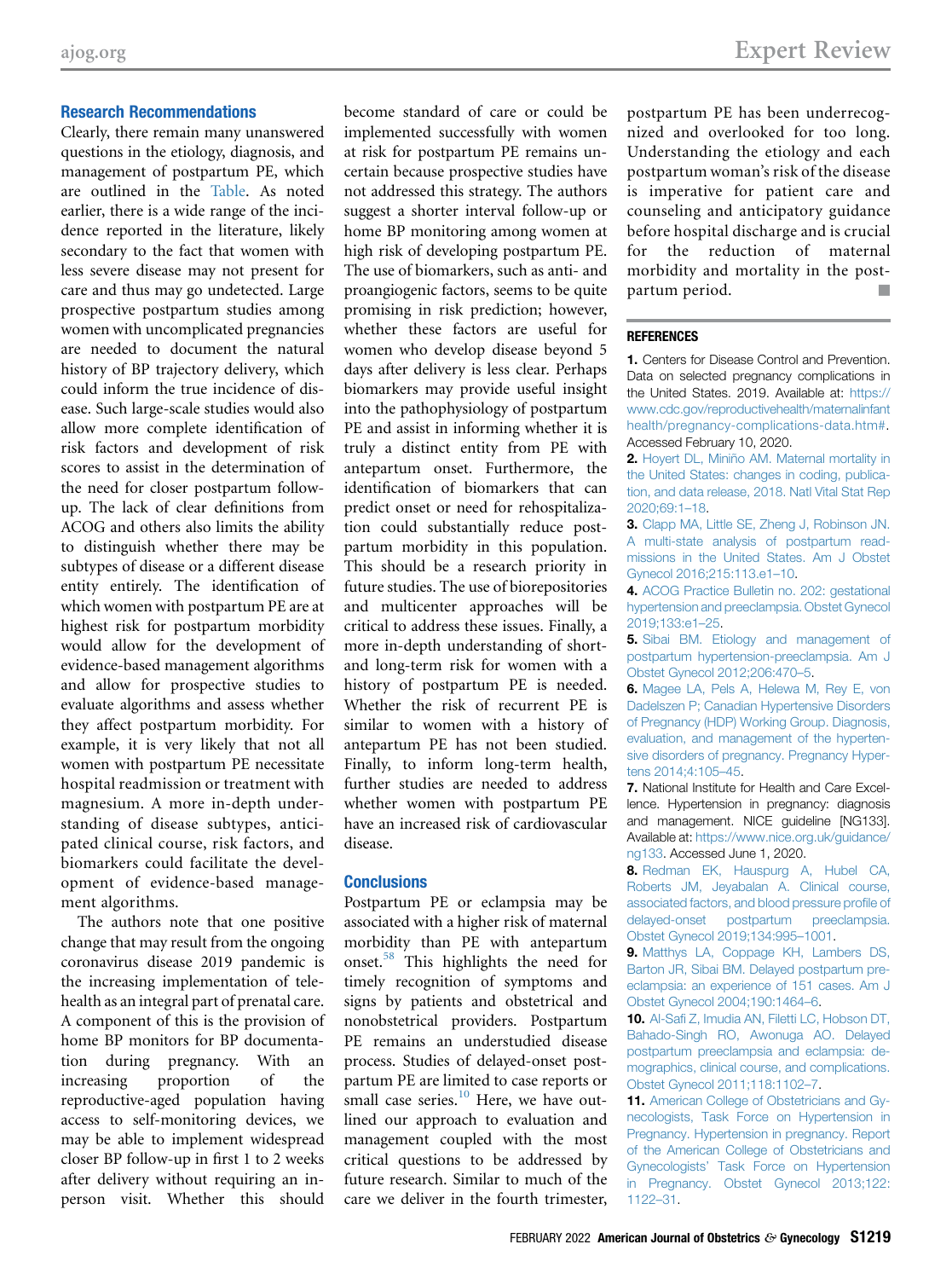<span id="page-9-10"></span>12. [ACOG Committee Opinion no. 767 sum](http://refhub.elsevier.com/S0002-9378(20)31201-1/sref12)[mary: emergent therapy for acute-onset, severe](http://refhub.elsevier.com/S0002-9378(20)31201-1/sref12) [hypertension during pregnancy and the post](http://refhub.elsevier.com/S0002-9378(20)31201-1/sref12)[partum period. Obstet Gynecol 2019;133:](http://refhub.elsevier.com/S0002-9378(20)31201-1/sref12) [409](http://refhub.elsevier.com/S0002-9378(20)31201-1/sref12)–12.

<span id="page-9-0"></span>13. [Larsen WI, Strong JE, Farley JH. Risk fac](http://refhub.elsevier.com/S0002-9378(20)31201-1/sref13)[tors for late postpartum preeclampsia. J Reprod](http://refhub.elsevier.com/S0002-9378(20)31201-1/sref13) [Med 2012;57:35](http://refhub.elsevier.com/S0002-9378(20)31201-1/sref13)–8.

<span id="page-9-1"></span>14. [Takaoka S, Ishii K, Taguchi T, et al. Clinical](http://refhub.elsevier.com/S0002-9378(20)31201-1/sref14) [features and antenatal risk factors for](http://refhub.elsevier.com/S0002-9378(20)31201-1/sref14) [postpartum-onset hypertensive disorders.](http://refhub.elsevier.com/S0002-9378(20)31201-1/sref14) [Hypertens Pregnancy 2016;35:22](http://refhub.elsevier.com/S0002-9378(20)31201-1/sref14)–31.

<span id="page-9-2"></span>15. [Skurnik G, Hurwitz S, McElrath TF, et al.](http://refhub.elsevier.com/S0002-9378(20)31201-1/sref15) [Labor therapeutics and BMI as risk factors for](http://refhub.elsevier.com/S0002-9378(20)31201-1/sref15) [postpartum preeclampsia: a case-control study.](http://refhub.elsevier.com/S0002-9378(20)31201-1/sref15) [Pregnancy Hypertens 2017;10:177](http://refhub.elsevier.com/S0002-9378(20)31201-1/sref15)–81.

<span id="page-9-3"></span>16. [Bigelow CA, Pereira GA, Warmsley A, et al.](http://refhub.elsevier.com/S0002-9378(20)31201-1/sref16) [Risk factors for new-onset late postpartum](http://refhub.elsevier.com/S0002-9378(20)31201-1/sref16) [preeclampsia in women without a history of](http://refhub.elsevier.com/S0002-9378(20)31201-1/sref16) [preeclampsia. Am J Obstet Gynecol 2014;210:](http://refhub.elsevier.com/S0002-9378(20)31201-1/sref16) [338.e1](http://refhub.elsevier.com/S0002-9378(20)31201-1/sref16)–8.

<span id="page-9-4"></span>17. [Giwa A, Nguyen M. Late onset postpartum](http://refhub.elsevier.com/S0002-9378(20)31201-1/sref17) [preeclampsia 3 months after delivery. Am J](http://refhub.elsevier.com/S0002-9378(20)31201-1/sref17) [Emerg Med 2017;35:1582.e1](http://refhub.elsevier.com/S0002-9378(20)31201-1/sref17)–3.

<span id="page-9-5"></span>18. [Atterbury JL, Groome LJ, Hoff C, Yarnell JA.](http://refhub.elsevier.com/S0002-9378(20)31201-1/sref18) [Clinical presentation of women readmitted with](http://refhub.elsevier.com/S0002-9378(20)31201-1/sref18) [postpartum severe preeclampsia or eclampsia.](http://refhub.elsevier.com/S0002-9378(20)31201-1/sref18) [J Obstet Gynecol Neonat Nurs 1998;27:](http://refhub.elsevier.com/S0002-9378(20)31201-1/sref18) [134](http://refhub.elsevier.com/S0002-9378(20)31201-1/sref18)–41.

<span id="page-9-6"></span>19. [Sperling JD, Dahlke JD, Huber WJ,](http://refhub.elsevier.com/S0002-9378(20)31201-1/sref19) [Sibai BM. The role of headache in the classi](http://refhub.elsevier.com/S0002-9378(20)31201-1/sref19)fi[cation and management of hypertensive disor](http://refhub.elsevier.com/S0002-9378(20)31201-1/sref19)[ders in pregnancy. Obstet Gynecol 2015;126:](http://refhub.elsevier.com/S0002-9378(20)31201-1/sref19) [297](http://refhub.elsevier.com/S0002-9378(20)31201-1/sref19)–302.

<span id="page-9-7"></span>20. [Stella CL, Jodicke CD, How HY,](http://refhub.elsevier.com/S0002-9378(20)31201-1/sref20) [Harkness UF, Sibai BM. Postpartum headache:](http://refhub.elsevier.com/S0002-9378(20)31201-1/sref20) [is your work-up complete? Am J Obstet Gyne](http://refhub.elsevier.com/S0002-9378(20)31201-1/sref20)[col 2007;196:318.e1](http://refhub.elsevier.com/S0002-9378(20)31201-1/sref20)–7.

<span id="page-9-8"></span>21. [Berhan Y, Endeshaw G. Clinical and bio](http://refhub.elsevier.com/S0002-9378(20)31201-1/sref21)[markers difference in prepartum and post](http://refhub.elsevier.com/S0002-9378(20)31201-1/sref21)[partum eclampsia. Ethiop J Health Sci 2015;25:](http://refhub.elsevier.com/S0002-9378(20)31201-1/sref21) [257](http://refhub.elsevier.com/S0002-9378(20)31201-1/sref21)–66.

<span id="page-9-11"></span><span id="page-9-9"></span>22. Vilchez G. Hovos LR. Leon-Peters J. [Lagos M, Argoti P. Differences in clinical pre](http://refhub.elsevier.com/S0002-9378(20)31201-1/sref22)[sentation and pregnancy outcomes in ante](http://refhub.elsevier.com/S0002-9378(20)31201-1/sref22)[partum preeclampsia and new-onset](http://refhub.elsevier.com/S0002-9378(20)31201-1/sref22) [postpartum preeclampsia: are these the same](http://refhub.elsevier.com/S0002-9378(20)31201-1/sref22) [disorder? Obstet Gynecol Sci 2016;59:434](http://refhub.elsevier.com/S0002-9378(20)31201-1/sref22)–43. 23. California Department of Public Health, Public Health Institute, California Maternal Quality Care Collaborative. The California pregnancy-associated mortality review report from 2002 to 2007 maternal death reviews. 2018. Available at: [https://www.cmqcc.org/](https://www.cmqcc.org/sites/default/files/CA-PAMR-Report-1%20%283%29.pdf) sites/default/fi[les/CA-PAMR-Report-1 %283%](https://www.cmqcc.org/sites/default/files/CA-PAMR-Report-1%20%283%29.pdf) [29.pdf.](https://www.cmqcc.org/sites/default/files/CA-PAMR-Report-1%20%283%29.pdf) Accessed September 28, 2020.

<span id="page-9-12"></span>24. Oremus M. McKelvie R. Don-Wauchope A. [et al. A systematic review of BNP and NT](http://refhub.elsevier.com/S0002-9378(20)31201-1/sref24)[proBNP in the management of heart failure:](http://refhub.elsevier.com/S0002-9378(20)31201-1/sref24) [overview and methods. Heart Fail Rev 2014;19:](http://refhub.elsevier.com/S0002-9378(20)31201-1/sref24) [413](http://refhub.elsevier.com/S0002-9378(20)31201-1/sref24)–9.

<span id="page-9-13"></span>25. [Tsai SH, Lin YY, Chu SJ, Hsu CW,](http://refhub.elsevier.com/S0002-9378(20)31201-1/sref25) [Cheng SM. Interpretation and use of natriuretic](http://refhub.elsevier.com/S0002-9378(20)31201-1/sref25) [peptides in non-congestive heart failure settings.](http://refhub.elsevier.com/S0002-9378(20)31201-1/sref25) [Yonsei Med J 2010;51:151](http://refhub.elsevier.com/S0002-9378(20)31201-1/sref25)–63.

<span id="page-9-14"></span>26. [Conti-Ramsden F, Gill C, Seed PT,](http://refhub.elsevier.com/S0002-9378(20)31201-1/sref26) [Bramham K, Chappell LC, McCarthy FP.](http://refhub.elsevier.com/S0002-9378(20)31201-1/sref26)

[Markers of maternal cardiac dysfunction in pre](http://refhub.elsevier.com/S0002-9378(20)31201-1/sref26)[eclampsia and superimposed pre-eclampsia.](http://refhub.elsevier.com/S0002-9378(20)31201-1/sref26) [Eur J Obstet Gynecol Reprod Biol 2019;237:](http://refhub.elsevier.com/S0002-9378(20)31201-1/sref26) [151](http://refhub.elsevier.com/S0002-9378(20)31201-1/sref26)–6.

27. Rafi[k Hamad R, Larsson A, Pernow J,](http://refhub.elsevier.com/S0002-9378(20)31201-1/sref27) [Bremme K, Eriksson MJ. Assessment of left](http://refhub.elsevier.com/S0002-9378(20)31201-1/sref27) [ventricular structure and function in preeclamp](http://refhub.elsevier.com/S0002-9378(20)31201-1/sref27)[sia by echocardiography and cardiovascular](http://refhub.elsevier.com/S0002-9378(20)31201-1/sref27) [biomarkers. J Hypertens 2009;27:2257](http://refhub.elsevier.com/S0002-9378(20)31201-1/sref27)–64.

28. [Malhamé I, Hurlburt H, Larson L, et al.](http://refhub.elsevier.com/S0002-9378(20)31201-1/sref28) Sensitivity and specifi[city of B-type natriuretic](http://refhub.elsevier.com/S0002-9378(20)31201-1/sref28) [peptide in diagnosing heart failure in pregnancy.](http://refhub.elsevier.com/S0002-9378(20)31201-1/sref28) [Obstet Gynecol 2019;134:440](http://refhub.elsevier.com/S0002-9378(20)31201-1/sref28)–9.

<span id="page-9-15"></span>29. [Ragab A, Goda H, Raghib M, Barakat R, El-](http://refhub.elsevier.com/S0002-9378(20)31201-1/sref29)[Samanoudy A, Badawy A. Does immediate](http://refhub.elsevier.com/S0002-9378(20)31201-1/sref29) [postpartum curettage of the endometrium](http://refhub.elsevier.com/S0002-9378(20)31201-1/sref29) [accelerate recovery from preeclampsia](http://refhub.elsevier.com/S0002-9378(20)31201-1/sref29)[eclampsia? A randomized controlled trial. Arch](http://refhub.elsevier.com/S0002-9378(20)31201-1/sref29) [Gynecol Obstet 2013;288:1035](http://refhub.elsevier.com/S0002-9378(20)31201-1/sref29)–8.

<span id="page-9-16"></span>30. [Mc Lean G, Reyes O, Velarde R. Effects of](http://refhub.elsevier.com/S0002-9378(20)31201-1/sref30) [postpartum uterine curettage in the recovery](http://refhub.elsevier.com/S0002-9378(20)31201-1/sref30) [from preeclampsia/eclampsia. A randomized,](http://refhub.elsevier.com/S0002-9378(20)31201-1/sref30) [controlled trial. Pregnancy Hypertens 2017;10:](http://refhub.elsevier.com/S0002-9378(20)31201-1/sref30) [64](http://refhub.elsevier.com/S0002-9378(20)31201-1/sref30)–9.

<span id="page-9-17"></span>31. [Shields LE, Wiesner S, Klein C, Pelletreau B,](http://refhub.elsevier.com/S0002-9378(20)31201-1/sref31) [Hedriana HL. Early standardized treatment of](http://refhub.elsevier.com/S0002-9378(20)31201-1/sref31) [critical blood pressure elevations is associated](http://refhub.elsevier.com/S0002-9378(20)31201-1/sref31) [with a reduction in eclampsia and severe](http://refhub.elsevier.com/S0002-9378(20)31201-1/sref31) [maternal morbidity. Am J Obstet Gynecol](http://refhub.elsevier.com/S0002-9378(20)31201-1/sref31) [2017;216:415.e1](http://refhub.elsevier.com/S0002-9378(20)31201-1/sref31)–5.

<span id="page-9-18"></span>32. [Janzarik WG, Jacob J, Katagis E, et al.](http://refhub.elsevier.com/S0002-9378(20)31201-1/sref32) [Preeclampsia postpartum: impairment of cere](http://refhub.elsevier.com/S0002-9378(20)31201-1/sref32)[bral autoregulation and reversible cerebral](http://refhub.elsevier.com/S0002-9378(20)31201-1/sref32) [hyperperfusion. Pregnancy Hypertens 2019;17:](http://refhub.elsevier.com/S0002-9378(20)31201-1/sref32) [121](http://refhub.elsevier.com/S0002-9378(20)31201-1/sref32)–6.

<span id="page-9-19"></span>33. [Vigil-De Gracia P, Ruiz E, López JC, de](http://refhub.elsevier.com/S0002-9378(20)31201-1/sref33) [Jaramillo IA, Vega-Maleck JC, Pinzón J. Man](http://refhub.elsevier.com/S0002-9378(20)31201-1/sref33)[agement of severe hypertension in the post](http://refhub.elsevier.com/S0002-9378(20)31201-1/sref33)[partum period with intravenous hydralazine or](http://refhub.elsevier.com/S0002-9378(20)31201-1/sref33) [labetalol: a randomized clinical trial. Hypertens](http://refhub.elsevier.com/S0002-9378(20)31201-1/sref33) [Pregnancy 2007;26:163](http://refhub.elsevier.com/S0002-9378(20)31201-1/sref33)–71.

<span id="page-9-20"></span>34. [Vermillion ST, Scardo JA, Newman RB,](http://refhub.elsevier.com/S0002-9378(20)31201-1/sref34) [Chauhan SP. A randomized, double-blind trial of](http://refhub.elsevier.com/S0002-9378(20)31201-1/sref34) [oral nifedipine and intravenous labetalol in hy](http://refhub.elsevier.com/S0002-9378(20)31201-1/sref34)[pertensive emergencies of pregnancy. Am J](http://refhub.elsevier.com/S0002-9378(20)31201-1/sref34) [Obstet Gynecol 1999;181:858](http://refhub.elsevier.com/S0002-9378(20)31201-1/sref34)–61.

<span id="page-9-21"></span>35. [Shekhar S, Gupta N, Kirubakaran R,](http://refhub.elsevier.com/S0002-9378(20)31201-1/sref35) [Pareek P. Oral nifedipine versus intravenous](http://refhub.elsevier.com/S0002-9378(20)31201-1/sref35) [labetalol for severe hypertension during preg](http://refhub.elsevier.com/S0002-9378(20)31201-1/sref35)[nancy: a systematic review and meta-analysis.](http://refhub.elsevier.com/S0002-9378(20)31201-1/sref35) [BJOG 2016;123:40](http://refhub.elsevier.com/S0002-9378(20)31201-1/sref35)–7.

<span id="page-9-22"></span>36. [Abalos E, Duley L, Steyn DW, Gialdini C.](http://refhub.elsevier.com/S0002-9378(20)31201-1/sref36) [Antihypertensive drug therapy for mild to](http://refhub.elsevier.com/S0002-9378(20)31201-1/sref36) [moderate hypertension during pregnancy.](http://refhub.elsevier.com/S0002-9378(20)31201-1/sref36) [Cochrane Database Syst Rev 2018;10:](http://refhub.elsevier.com/S0002-9378(20)31201-1/sref36) [CD002252](http://refhub.elsevier.com/S0002-9378(20)31201-1/sref36).

<span id="page-9-23"></span>37. [Redman CWG. Hypertension in pregnancy:](http://refhub.elsevier.com/S0002-9378(20)31201-1/sref37) [the NICE guidelines. Heart 2011;97:1967](http://refhub.elsevier.com/S0002-9378(20)31201-1/sref37)–9.

<span id="page-9-24"></span>38. [Cairns AE, Pealing L, Duffy JMN, et al.](http://refhub.elsevier.com/S0002-9378(20)31201-1/sref38) [Postpartum management of hypertensive dis](http://refhub.elsevier.com/S0002-9378(20)31201-1/sref38)[orders of pregnancy: a systematic review. BMJ](http://refhub.elsevier.com/S0002-9378(20)31201-1/sref38) [Open 2017;7:e018696.](http://refhub.elsevier.com/S0002-9378(20)31201-1/sref38)

<span id="page-9-25"></span>39. [Vigil-De Gracia P, Ludmir J. The use of](http://refhub.elsevier.com/S0002-9378(20)31201-1/sref39) [magnesium sulfate for women with severe pre](http://refhub.elsevier.com/S0002-9378(20)31201-1/sref39)[eclampsia or eclampsia diagnosed during the](http://refhub.elsevier.com/S0002-9378(20)31201-1/sref39) [postpartum period. J Matern Fetal Neonatal](http://refhub.elsevier.com/S0002-9378(20)31201-1/sref39) [Med 2015;28:2207](http://refhub.elsevier.com/S0002-9378(20)31201-1/sref39)–9.

<span id="page-9-26"></span>40. [Mikami Y, Takagi K, Itaya Y, et al. Post](http://refhub.elsevier.com/S0002-9378(20)31201-1/sref40)[partum recovery course in patients with gesta](http://refhub.elsevier.com/S0002-9378(20)31201-1/sref40)[tional hypertension and pre-eclampsia. J Obstet](http://refhub.elsevier.com/S0002-9378(20)31201-1/sref40) [Gynaecol Res 2014;40:919](http://refhub.elsevier.com/S0002-9378(20)31201-1/sref40)–25.

<span id="page-9-27"></span>41. [Taylor RN, Roberts JM, Cunningham FG,](http://refhub.elsevier.com/S0002-9378(20)31201-1/sref41) [Lindheimer MD. Chesley](http://refhub.elsevier.com/S0002-9378(20)31201-1/sref41)'s hypertensive disor[ders in pregnancy, 4th ed. Cambridge, MA:](http://refhub.elsevier.com/S0002-9378(20)31201-1/sref41) [Elsevier; 2015.](http://refhub.elsevier.com/S0002-9378(20)31201-1/sref41)

<span id="page-9-28"></span>42. [Burlingame JM, Yamasato K, Ahn HJ, Seto T,](http://refhub.elsevier.com/S0002-9378(20)31201-1/sref42) [Tang WHW. B-type natriuretic peptide and echo](http://refhub.elsevier.com/S0002-9378(20)31201-1/sref42)cardiography refl[ect volume changes during](http://refhub.elsevier.com/S0002-9378(20)31201-1/sref42) [pregnancy. J Perinat Med 2017;45:577](http://refhub.elsevier.com/S0002-9378(20)31201-1/sref42)–83.

<span id="page-9-29"></span>43. [Ascarelli MH, Johnson V, McCreary H,](http://refhub.elsevier.com/S0002-9378(20)31201-1/sref43) [Cushman J, May WL, Martin JN Jr. Postpartum](http://refhub.elsevier.com/S0002-9378(20)31201-1/sref43) [preeclampsia management with furosemide: a](http://refhub.elsevier.com/S0002-9378(20)31201-1/sref43) [randomized clinical trial. Obstet Gynecol](http://refhub.elsevier.com/S0002-9378(20)31201-1/sref43) [2005;105:29](http://refhub.elsevier.com/S0002-9378(20)31201-1/sref43)–33.

<span id="page-9-30"></span>44. [Perdigao JL, Lewey J, Hirshberg A, et al. LB](http://refhub.elsevier.com/S0002-9378(20)31201-1/sref44) [4: furosemide for accelerated recovery of blood](http://refhub.elsevier.com/S0002-9378(20)31201-1/sref44) [pressure postpartum: a randomized placebo](http://refhub.elsevier.com/S0002-9378(20)31201-1/sref44) [controlled trial \(FoR BP\). Am J Obstet Gynecol](http://refhub.elsevier.com/S0002-9378(20)31201-1/sref44) [2020;222:S759](http://refhub.elsevier.com/S0002-9378(20)31201-1/sref44)–60.

<span id="page-9-31"></span>45. [ACOG Committee Opinion no. 736: opti](http://refhub.elsevier.com/S0002-9378(20)31201-1/sref45)[mizing postpartum care. Obstet Gynecol](http://refhub.elsevier.com/S0002-9378(20)31201-1/sref45) [2018;131:e140](http://refhub.elsevier.com/S0002-9378(20)31201-1/sref45)–50.

46. [Hirshberg A, Sammel MD, Srinivas SK. Text](http://refhub.elsevier.com/S0002-9378(20)31201-1/sref46) [message remote monitoring reduced racial dis](http://refhub.elsevier.com/S0002-9378(20)31201-1/sref46)[parities in postpartum blood pressure ascertain](http://refhub.elsevier.com/S0002-9378(20)31201-1/sref46)[ment. Am J Obstet Gynecol 2019;221:283](http://refhub.elsevier.com/S0002-9378(20)31201-1/sref46)–5.

47. [Hauspurg A, Lemon LS, Quinn BA, et al.](http://refhub.elsevier.com/S0002-9378(20)31201-1/sref47) [A postpartum remote hypertension monitoring](http://refhub.elsevier.com/S0002-9378(20)31201-1/sref47) [protocol implemented at the hospital level.](http://refhub.elsevier.com/S0002-9378(20)31201-1/sref47) [Obstet Gynecol 2019;134:685](http://refhub.elsevier.com/S0002-9378(20)31201-1/sref47)–91.

<span id="page-9-32"></span>48. [Rana S, Lemoine E, Granger JP,](http://refhub.elsevier.com/S0002-9378(20)31201-1/sref48) [Karumanchi SA. Preeclampsia: pathophysi](http://refhub.elsevier.com/S0002-9378(20)31201-1/sref48)[ology, challenges, and perspectives. Circ Res](http://refhub.elsevier.com/S0002-9378(20)31201-1/sref48) [2019;124:1094](http://refhub.elsevier.com/S0002-9378(20)31201-1/sref48)–112.

<span id="page-9-33"></span>49. [Goel A, Maski MR, Bajracharya S, et al.](http://refhub.elsevier.com/S0002-9378(20)31201-1/sref49) [Epidemiology and mechanisms of de novo and](http://refhub.elsevier.com/S0002-9378(20)31201-1/sref49) [persistent hypertension in the postpartum](http://refhub.elsevier.com/S0002-9378(20)31201-1/sref49) [period. Circulation 2015;132:1726](http://refhub.elsevier.com/S0002-9378(20)31201-1/sref49)–33.

<span id="page-9-34"></span>50. [Saleh L, van den Meiracker AH, Geensen R,](http://refhub.elsevier.com/S0002-9378(20)31201-1/sref50) [et al. Soluble fms-like tyrosine kinase-1 and](http://refhub.elsevier.com/S0002-9378(20)31201-1/sref50) [placental growth factor kinetics during and after](http://refhub.elsevier.com/S0002-9378(20)31201-1/sref50) [pregnancy in women with suspected or](http://refhub.elsevier.com/S0002-9378(20)31201-1/sref50) confi[rmed pre-eclampsia. Ultrasound Obstet](http://refhub.elsevier.com/S0002-9378(20)31201-1/sref50) [Gynecol 2018;51:751](http://refhub.elsevier.com/S0002-9378(20)31201-1/sref50)–7.

<span id="page-9-35"></span>51. [Brien ME, Boufaied I, Soglio DD, Rey E,](http://refhub.elsevier.com/S0002-9378(20)31201-1/sref51) [Leduc L, Girard S. Distinct in](http://refhub.elsevier.com/S0002-9378(20)31201-1/sref51)flammatory profile in [preeclampsia and postpartum preeclampsia](http://refhub.elsevier.com/S0002-9378(20)31201-1/sref51) [reveal unique mechanisms. Biol Reprod](http://refhub.elsevier.com/S0002-9378(20)31201-1/sref51) [2019;100:187](http://refhub.elsevier.com/S0002-9378(20)31201-1/sref51)–94.

52. [Matthiesen L, Berg G, Ernerudh J,](http://refhub.elsevier.com/S0002-9378(20)31201-1/sref52) [Håkansson L. Lymphocyte subsets and](http://refhub.elsevier.com/S0002-9378(20)31201-1/sref52) [mitogen stimulation of blood lymphocytes in](http://refhub.elsevier.com/S0002-9378(20)31201-1/sref52) [preeclampsia. Am J Reprod Immunol 1999;41:](http://refhub.elsevier.com/S0002-9378(20)31201-1/sref52) 192–[203.](http://refhub.elsevier.com/S0002-9378(20)31201-1/sref52)

53. [Borzychowski AM, Croy BA, Chan WL,](http://refhub.elsevier.com/S0002-9378(20)31201-1/sref53) [Redman CW, Sargent IL. Changes in systemic](http://refhub.elsevier.com/S0002-9378(20)31201-1/sref53) [type 1 and type 2 immunity in normal pregnancy](http://refhub.elsevier.com/S0002-9378(20)31201-1/sref53) [and pre-eclampsia may be mediated by natural](http://refhub.elsevier.com/S0002-9378(20)31201-1/sref53) [killer cells. Eur J Immunol 2005;35:3054](http://refhub.elsevier.com/S0002-9378(20)31201-1/sref53)–63.

<span id="page-9-36"></span>54. [Parks WT. Placental hypoxia: the lesions of](http://refhub.elsevier.com/S0002-9378(20)31201-1/sref54) [maternal malperfusion. Semin Perinatol](http://refhub.elsevier.com/S0002-9378(20)31201-1/sref54) [2015;39:9](http://refhub.elsevier.com/S0002-9378(20)31201-1/sref54)–19.

<span id="page-9-37"></span>55. [Brosens I, Pijnenborg R, Vercruysse L,](http://refhub.elsevier.com/S0002-9378(20)31201-1/sref55) Romero R. The "[Great Obstetrical Syndromes](http://refhub.elsevier.com/S0002-9378(20)31201-1/sref55)"